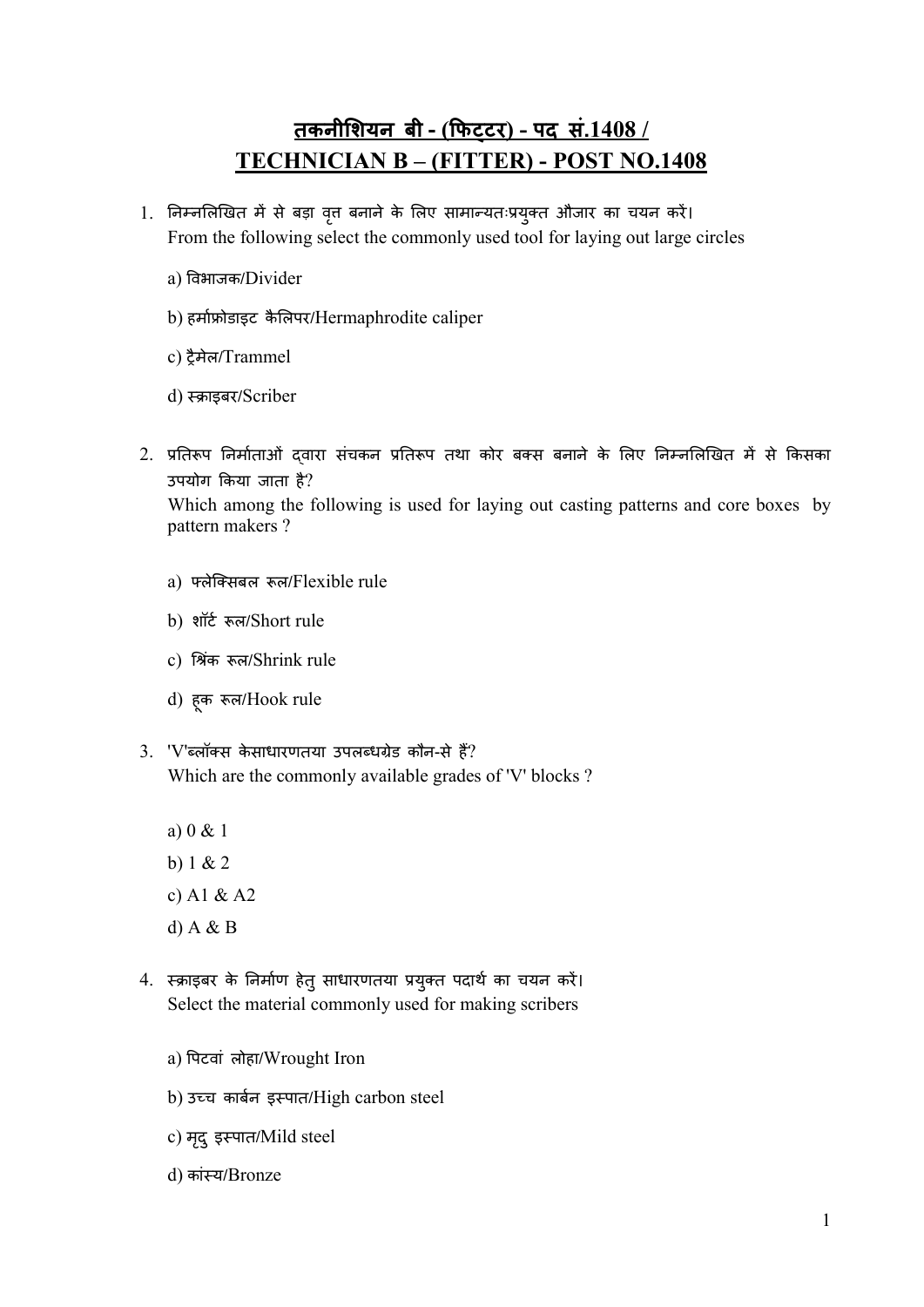- 5. जर्मन सिल्वर मिश्रधातु में तांबा के अलावा,निम्नलिखित घटक हैं................ The alloy German Silver has the following elements, apart from Copper.
	- a) टन व िज़ंक/Tin and Zinc
	- b) सीसाव िज़ंक/Lead and Zinc
	- c) िज़ंक व नके ल/Zinc and Nickel
	- d) सीसा व नके ल/Lead and Nickel
- 6. निम्नलिखित में से बेयरिंग बुश के लिए साधारणतया प्रयुक्त पदार्थ कौन-सा है? Which among the following is a common material used for bearing bushes?
	- a) इनकोनेल/Inconel
	- b) पीतल/Copper
	- c) एलुमनयम/Aluminium
	- d) गन मेटल/Gun metal
- 7. जंगरोधी इपात के मु य संघटक ................ ह। The main constituents of stainless steel are:
	- a) लोहा, क्रोमियम, निकेल व कार्बन/Iron, chromium, nickel and carbon
	- b) लोहा, काबन, ोमयम व टंगटन/Iron, carbon, chromium and tungsten
	- c) लोहा, नके ल, काबन व वैनेडयम/Iron, nickel, carbon and vanadium
	- d) लोहा, निकेल, कार्बन व टंगस्टन/Iron, nickel, carbon and tungsten
- 8. निम्नलिखित विकल्पों में से एक फाइल की वांछित कठोरता का चयन करें। Select the Desirable hardness of a file from the following options.
	- a) 85 HRC
	- b) 30 HRC
	- c) 60 HRC
	- d) 90 HRC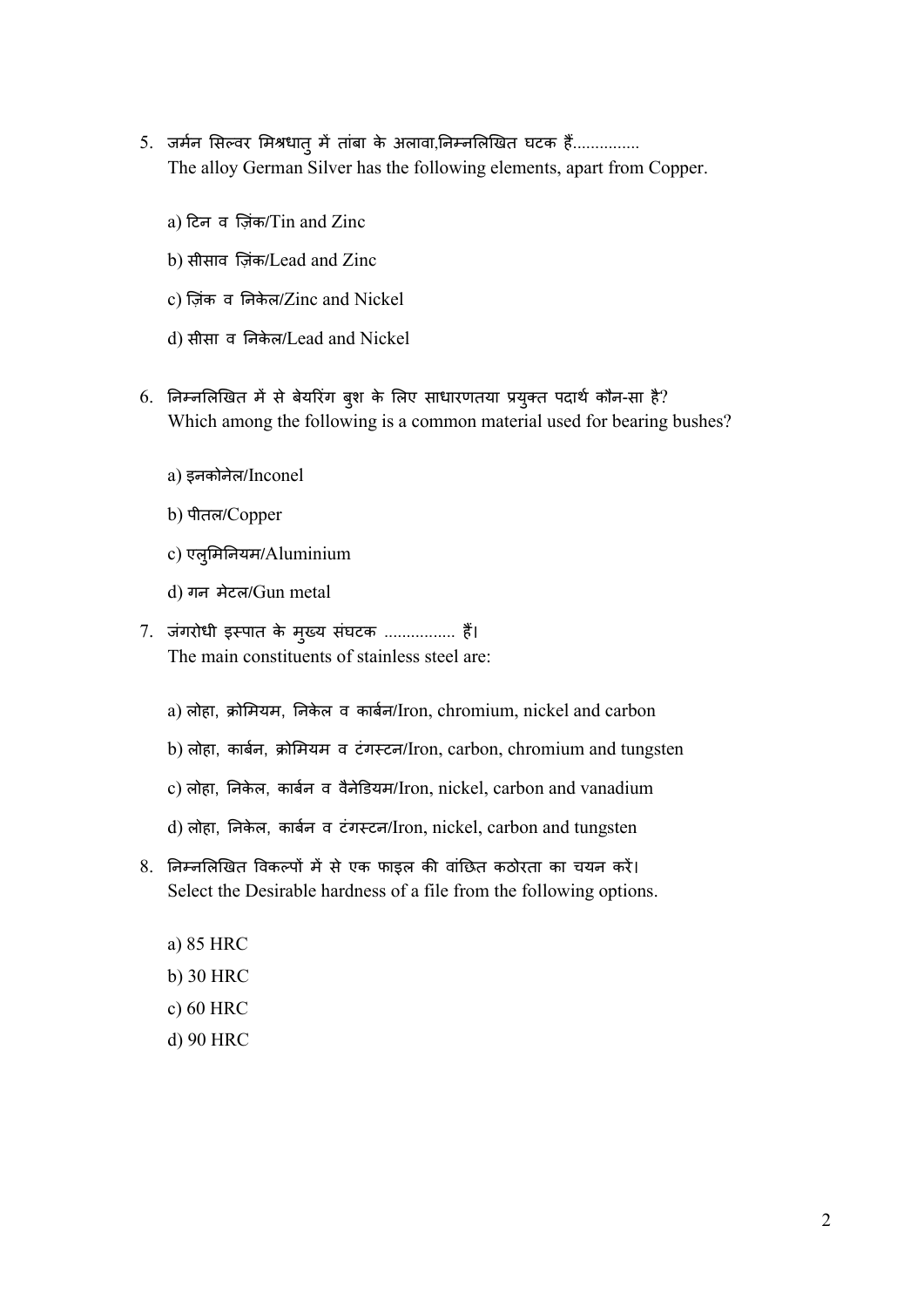- 9. निम्न कार्बन इस्पात में कार्बन का ............ प्रतिशत होता है। Low carbon steel contains --- % of Carbon
	- a) 0.1 to 0.3
	- b) 0.01 to 0.1
	- c) 0.3 to 0.35
	- d) 0.3 to 1.6
- 10. निम्नलिखित में से एक लेथ में काम को होल्ड करने के लिए प्रयुक्त उपसाधन नहीं है। उसका नाम बताएं।

One of the following is not a work holding accessory of a lathe. Name it.

- a) मुख पट्टिका(फेस प्लेट)/Face Plate
- b) मैंड्रल/Mandrel
- c) कैच प्लेट/Catch Plate
- d) सेल्फ सेंटरिंग चक/Self Centring Chuck
- 11. सामान्यतः क्रेन हूक ........... से निर्मित होते हैं। Crane hooks are generally made of
	- a) उच्च कार्बन स्टील/High carbon steel
	- b) पटवां लोहा/Wrought iron
	- c) ढलवां इपात/Cast steel
	- d) ढलवां लोहा/Cast iron
- 12. ड्रिल बिट में फ्लूट कोण को .................. कहते हैं। In a drill bit the angle of the flute is known as -----
	- a) रेक कोण/Rake Angle
	- b) पॉइंट कोण/Point Angle
	- c) हेलिक्स कोण/Helix Angle
	- d) लप कोण/Lip Angle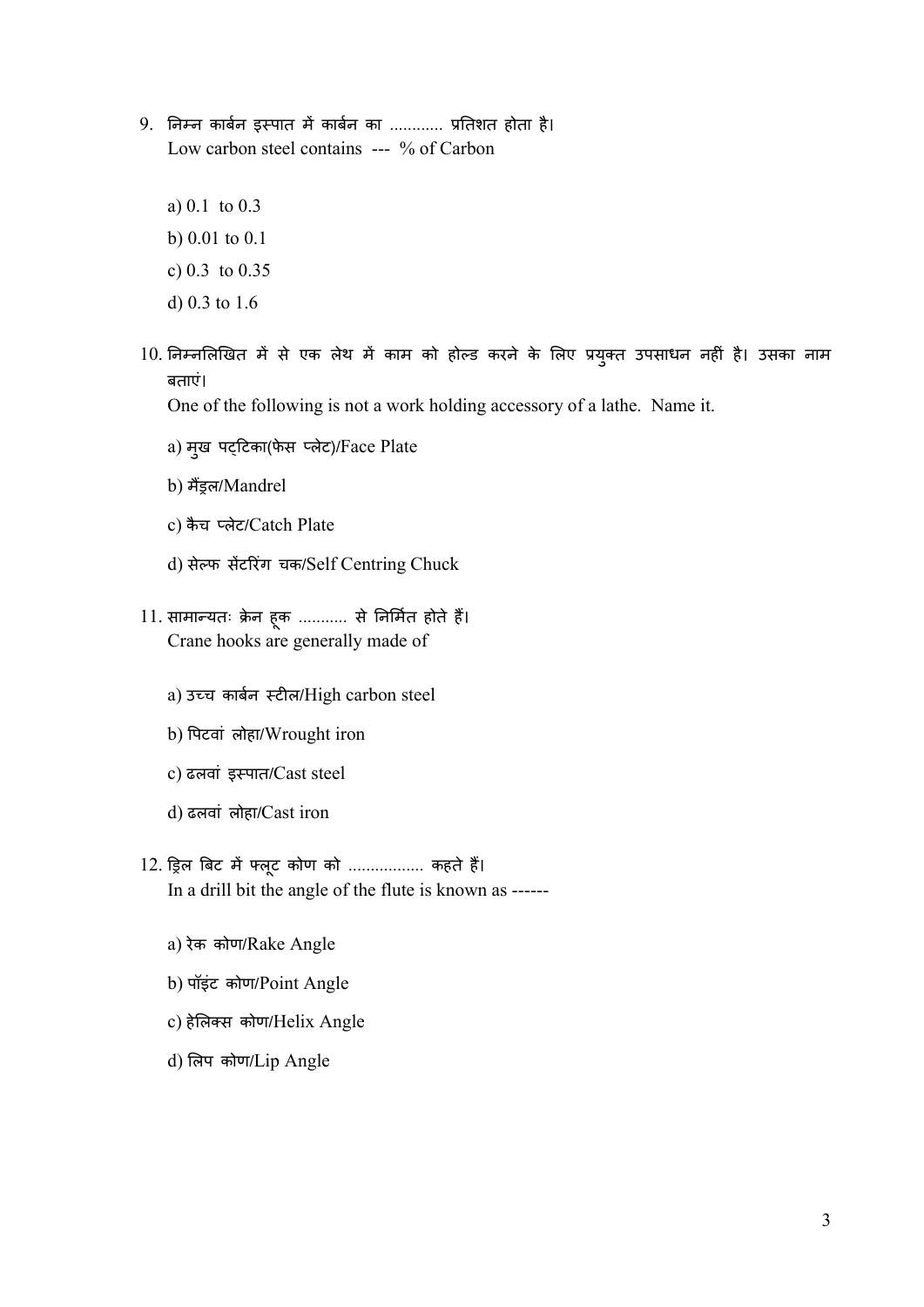- 13. निम्नलिखित में से कौन-सा धातु का यांत्रिक गुणधर्म **नहीं** है? Which one of the following is not a mechanical property of a metal?
	- a) संक्षारण प्रतिरोध/Corrosion resistance
	- b) बल/Strength
	- c) कठोरता/Hardness
	- d) %दघन/%Elongation
- 14. यदि छेनी (चिसेल)में................ है तोकाट क्रमिक तौर पर बढ़ती है। In a chisel the cut progressively increases if ------
	- a) क्लियरेंस कोण उच्च/Clearance angle is high
	- b) क्लियरेंस कोण शून्य/Clearance angle is zero
	- c) रेक कोण उच/Rake angle is high
	- d) आनति कोण निम्न/Angle of inclination is low
- 15. एक ही रेंज के नट के सभी आकार के लिए उपयुक्त उस स्पैनर की पहचान करें, जिसमें समतल पृष्ठ के साथ हनुहै तथाजो स्क्रू की मदद से समातर में खुलता है। Identify the spanner, suitable for all sizes of nuts in a range,which has jaws with plain surfaces that open parallel with the help of a screw.
	- a) रंग पैनर/Ring Spanner
	- b) टॉर्कपाना(रिंच)/Torque wrench
	- c) पाइप पाना (रंच)/Pipe wrench
	- d) मंकी स्पैनर/Monkey spanner
- 16. बेंच वाइस का स्पिंडल बनाने के लिए प्रयुक्त पदार्थ का चयन करें। Select the material for making the spindle of the bench vice.
	- a) मृदु इस्पात/Mild steel
	- b) ढलवां लोहा/Cast iron
	- $c$ ) औजारी इस्पात/Tool steel
	- d) कांय/Bronze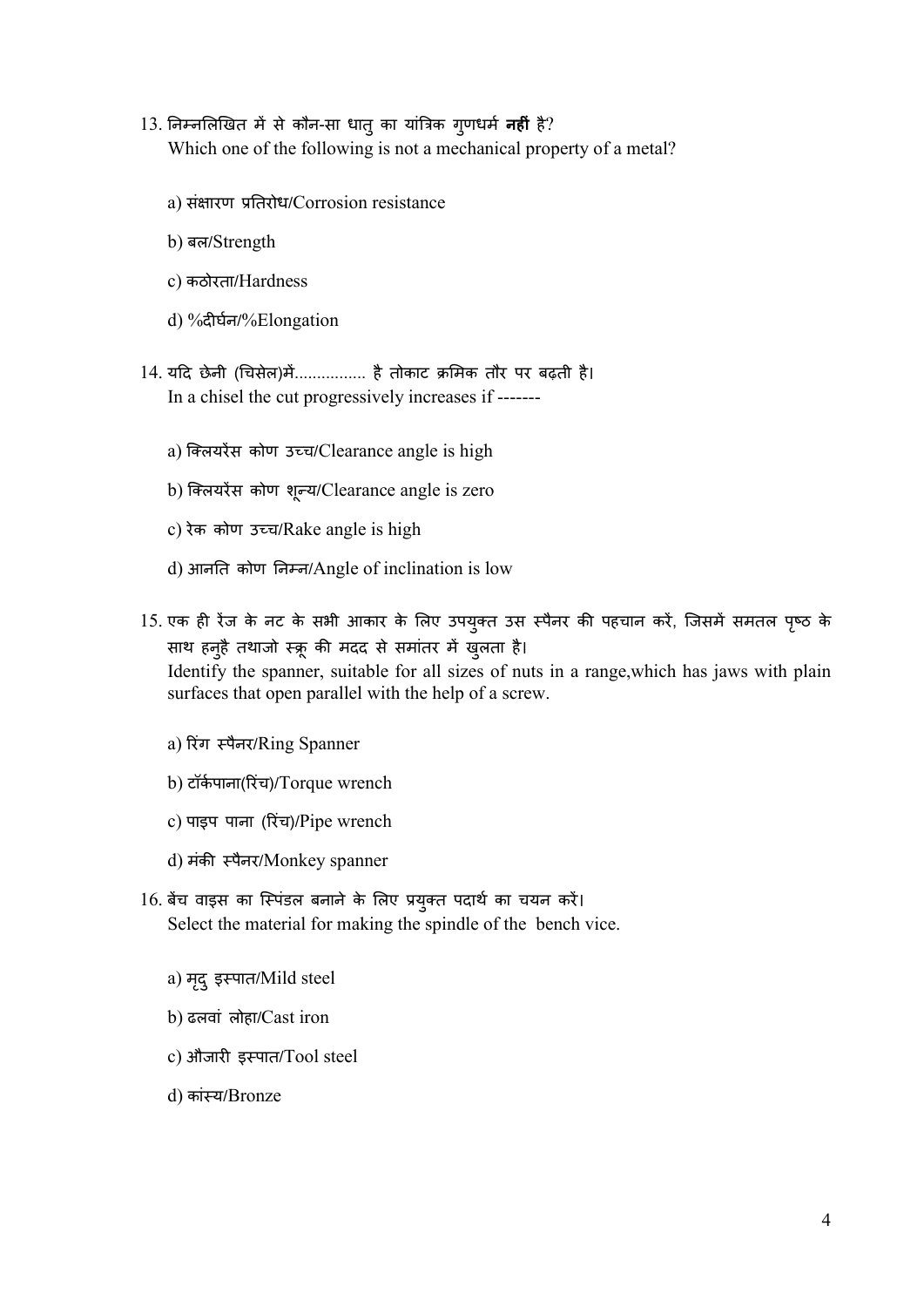17. माइक्रोमीटर के उस भाग का नाम बताएं जो मापन के दौरान किसी जॉब में समान दाब कायम रखने में सहायक होता है।

Name the part of the micrometer that helps in maintaining uniform pressure on the job during measurements.

- a) रैचट टॉप/Ratchet stop
- b) थबलं /Thimble
- c) लॉक नट/Lock nut
- d) उपर्युक्त में से कोई नहीं/None of the above
- 18. काउंटर बोर .............. के लिए होते हैं। Counter-bores are provided to
	- a) सॉकेट व स्क्रू हेड रखने/Accommodate sockets and screw heads
	- b) छ के कोर को डीबर करने/Deburr ends of holes
	- $c$ ) पहले से ड़िल किए गए छिद्रों को सही आकार में बड़ा करने/ Enlarge pre-drilled holes to exact size
	- d) रवेट शीष तैयार करने/Form rivet heads
- 19. मदृ ुइपात को छलने(चिपंग) के लए चसेल के सबसे उचत कतन कोण का चयन कर। Select the most appropriate cutting angle of the chisel for chipping Mild steel
	- a) 70°
	- b)  $65^\circ$
	- c) 55°
	- d) 45°
- 20. पेंच की गहराई विभिन्न प्रकार की होती हैं। निम्नलिखित में से अधिकतम गहराई से युक्त पेंच का चयन कर।

Depth of thread varies from type to type. From the following, choose the thread with maximum depth

- a) वर्ग पैच/Square thread
- b) ऐमेपच/Acme thread
- c) वम पच/Worm thread
- d) बटरेस पच/Buttress thread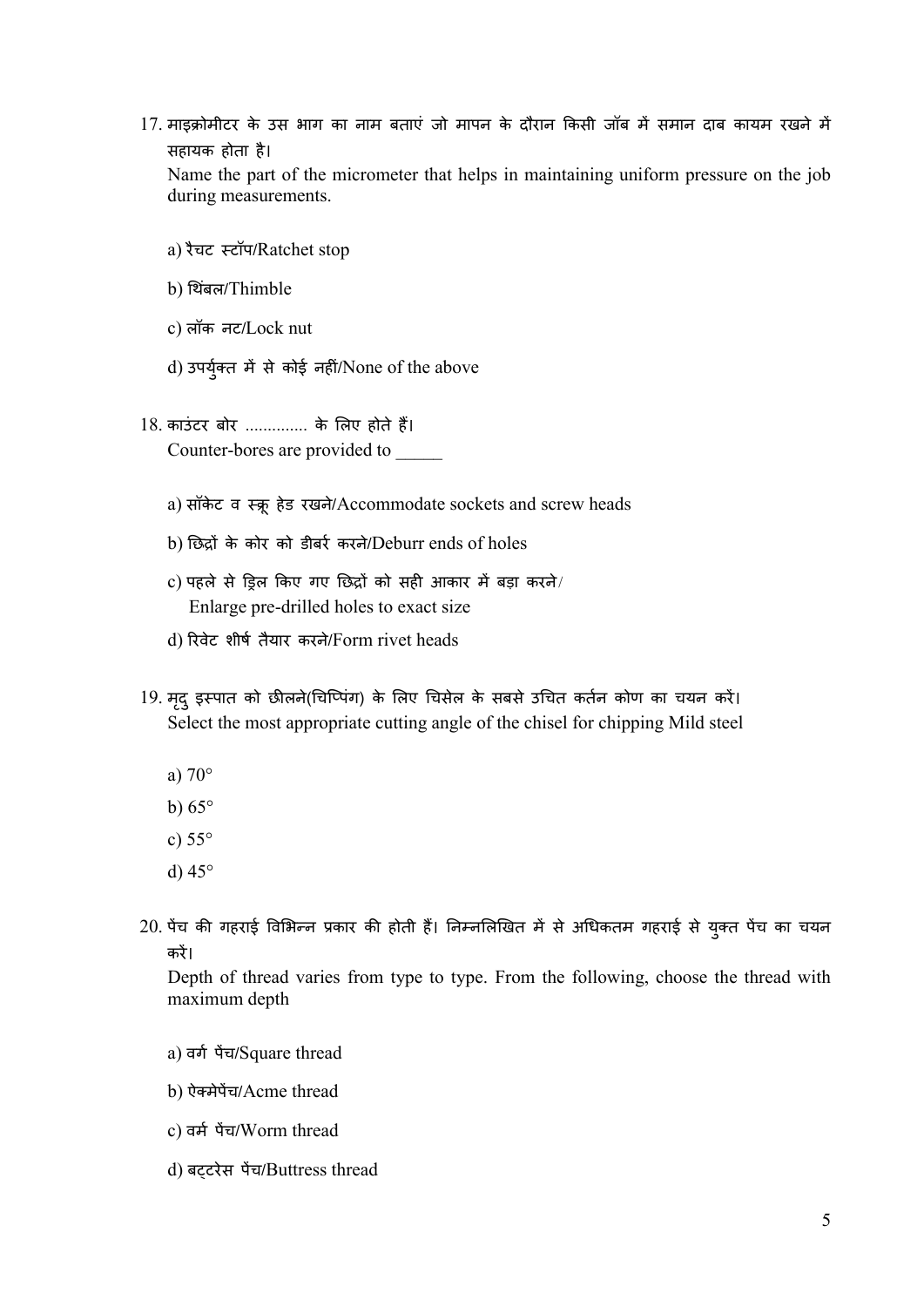- 21. पेंच कर्तन के लिए टेप पाना(रैच) पर सज्जित/कोडांतरित हस्तटैप के भाग की पहचान करें। Identify the part of a hand tap which gets assembled to the tap wrench for thread cutting.
	- a) टैंग/Tang
	- b) हल/Heel
	- c) शक/Shank
	- d) लू ट/Flute
- 22. फ्लूट लेस टैप के संबंध में निम्नलिखित में से कौन-सी उक्ति सही नहीं है? Which of the following is not true about a flute less tap?
	- a) यह कोई चप पैदा नहं करती/It does not produce any chips
	- b) यह एक अच्छी पृष्ठीय परिसज्जा प्रदान करती है/It provides a good surface finish.
	- c) इस प्रक्रिया के लिए विस्थापन विधि का प्रयोग किया जाता है Displacement method, is used in this process
	- d) उपर्युक्त में से कोई नहीं/None of the above
- 23. एलुमिनियम जॉब के अंदर टूटे टैप को निकालने का सबसे अनुचित तरीका ................. है। Most unsuitable method for removal of a tap that was broken inside an aluminium job?
	- a) टैप नकषक वध/Tap extractor method
	- b) आक वेडन वध/Arc welding method
	- c) अनीलन व वेडन वध/Annealing and drilling method
	- d) उपर्युक्त में से कोई नहीं/None of the above
- 24. छोटे व्यास के छिद्रों को परिष्कृत करने के लिए किस स्क्रैपर का उपयोग किया जाता है? Which scraper is used to finish holes of small diameter?
	- a) हूक स्क्रैपर/Hook scraper
	- b) फ्लैट स्क्रैपर/Flat scraper
	- c) बुल नोस स्क्रैपर/Bull nose scraper
	- d) त्रिकोणीय स्क्रैपर/Triangular scraper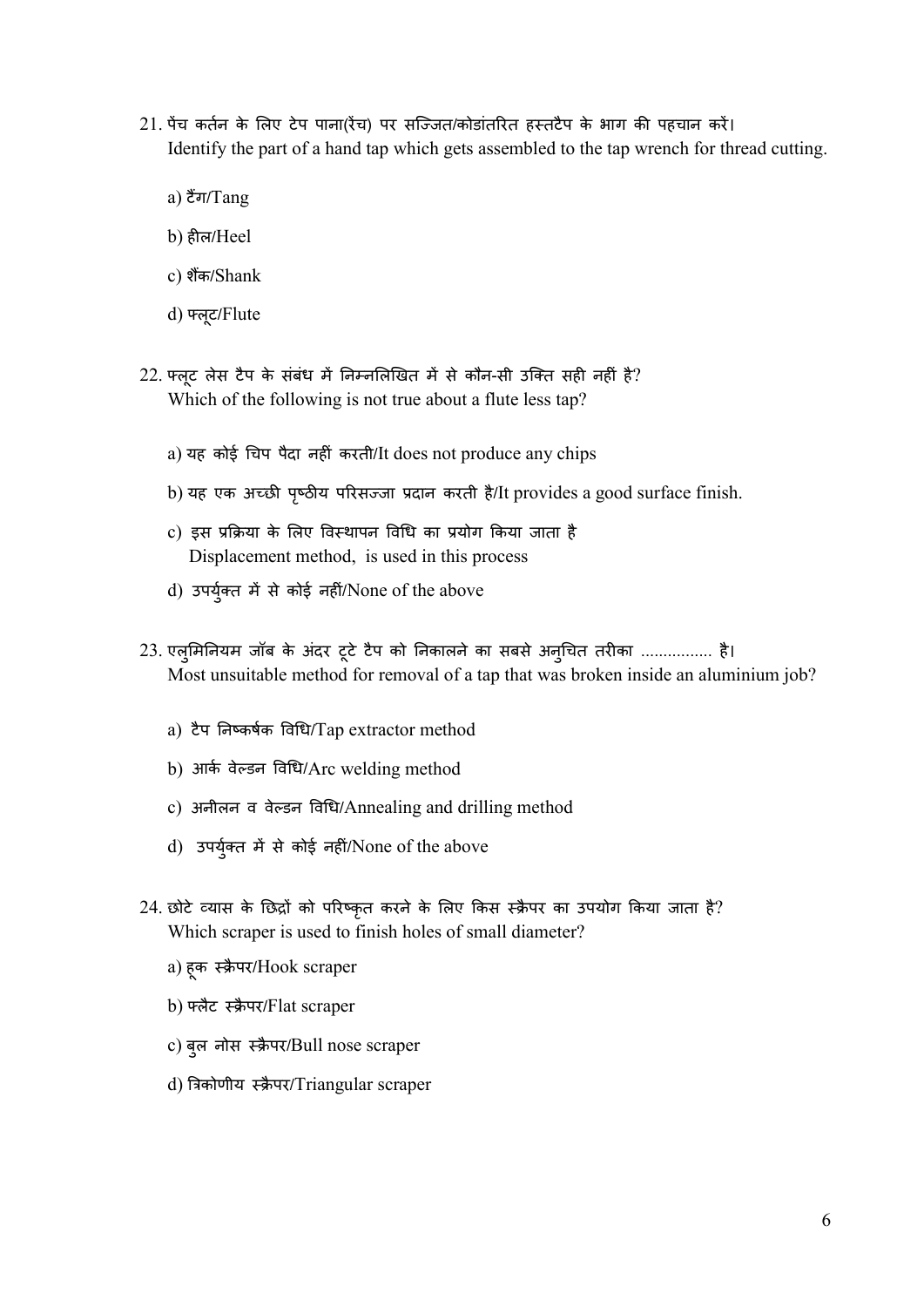- 25. दो प्लेटों को एक साथ रिवेटित करने के संबंध में **गलत** कथन को पहचानें। Identify the false statement about riveting of two plates together
	- a) संधिरोधन(कॉल्किंग), प्लेटों के किनारों में की जाती है Caulking is done on the edges of the plates
	- b) संधिरोधन(कॉल्किंग), जैसे कि रिवेट शीर्ष में की जाती है, उसी प्रकार प्लेटों के किनारों में भी की जाती है

Caulking is done on the edges of the plates as well as that of the rivet heads

- c) खातन(फुल्लेरिंग),जैसे कि रिवेट शीर्ष में की जाती है, उसी प्रकार प्लेटों के किनारों में भी की जाती है Fullering is done on the edges of the plates as well as that of the rivet heads
- d) खातन(फुल्लेरिंग) प्लेटों के किनारों में की जाती है
	- Fullering is done on the edges of the plates.
- $26$ . एक सान चक (व्हील) का विनिर्देशन "  $50 \text{ C}$   $46 \text{ H}$   $5 \text{ E}18$  " है। इसमें अक्षर 'H'क्या सूचित करता है? The specification of a grinding wheel is " 50 C 46 H 5 E18 ". What does the letter 'H' indicate?
	- a) ग्रेड/Grade
	- b) b)कण साइज/Grain size
	- c) अपघर्षी प्रकार/Abrasive type
	- d) संरचना/Structure
- $27.$  फिटस के किस वर्गीकरण के अंदर डाइविंग फिट आता है? Under which classification of fits, does a driving fit fall ?
	- a) क्लियरेंस फिट/Clearance fit
	- b) संमण फट/Transition fit
	- c) यतकरण फट/Interference fit
	- d) वगकृत नहं कया जा सकता/Cannot be classified
- 28. उस भाग का नाम बताएं िजससे वेनयर के लपर का डेथ बार (छड़) जोड़ा गया है। Name the part to which the depth bar of a Vernier calliper is attached.
	- a) स्थिर स्केल/Fixed scale
	- b) वेनयर के ल/Vernier scale
	- c) चल हनु(जॉ)/Movable jaw
	- d) सूक्ष्म समंजन स्क्रू/Fine adjustment screw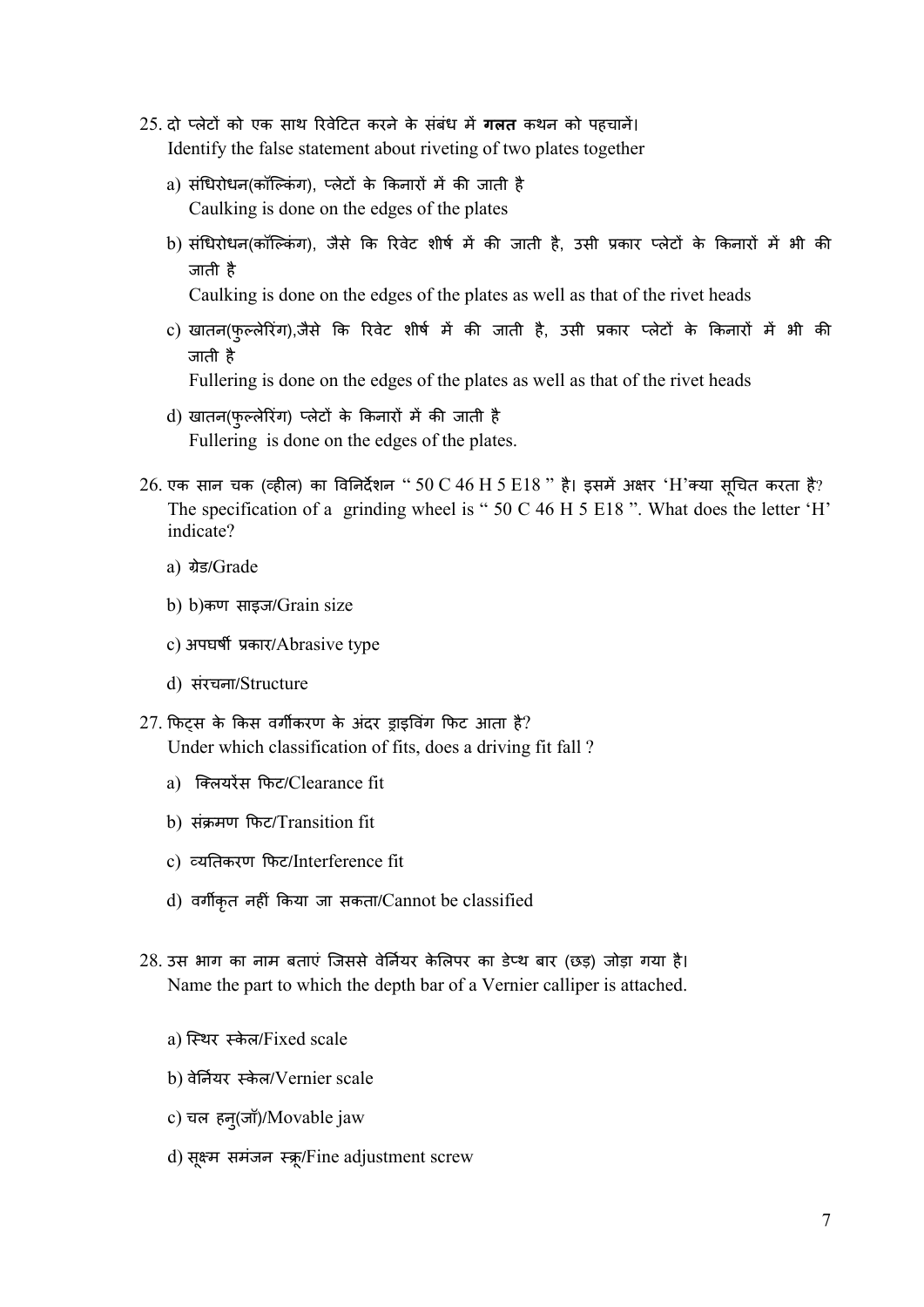29. निम्नलिखित में से टेपर वर्ग ड्रिफ्ट के कार्य को पहचानें

From the following, identify the function of a taper square drift.

- a) मशीन स्पिंडल से ड़िल को निकालने/Removing a drill from the machine spindle
- b) मशीन स्पिंडल में चक को लगाने/Fixing chuck on the machine spindle
- c) कार्य से टूटे स्टड/स्क्रू को निकालने/Drawing a broken stud/screwfrom the work
- d) ड़िल स्थान ड्रा करने/Drawing a drill location
- 30. रोलिंग संपर्क बेयरिंग के लिए सबसे उचित वर्गीकरण चुनें। Select the most appropriate classification for rolling contact bearings.
	- a) घषणरोधी बेयरंग/Antifriction bearings
	- b) प्रत्यास्थ बेयरिंग/Elastic bearings
	- c) तनु नेहत बेयरंग/Thin lubricated bearings
	- d) घना नेहत बेयरंग/Thick lubricated bearings
- 31. यथार्थ मान व मापित मान के अंतर को ................ कहते हैं। The difference between the True value and Measured Value is known as
	- a) मापन की त्र्टि/Error of measurement
	- b) परशु धता/Precision
	- c) सयता/Tolerance
	- d) उपर्युक्त में से कोई नहीं/None of the above
- 32. मानक टेपर पन के टेपर का चयन कर। Select the taper of a standard taper pin.
	- a) 1 : 10
	- b) 1:20
	- c) 1: 40
	- d) 1: 50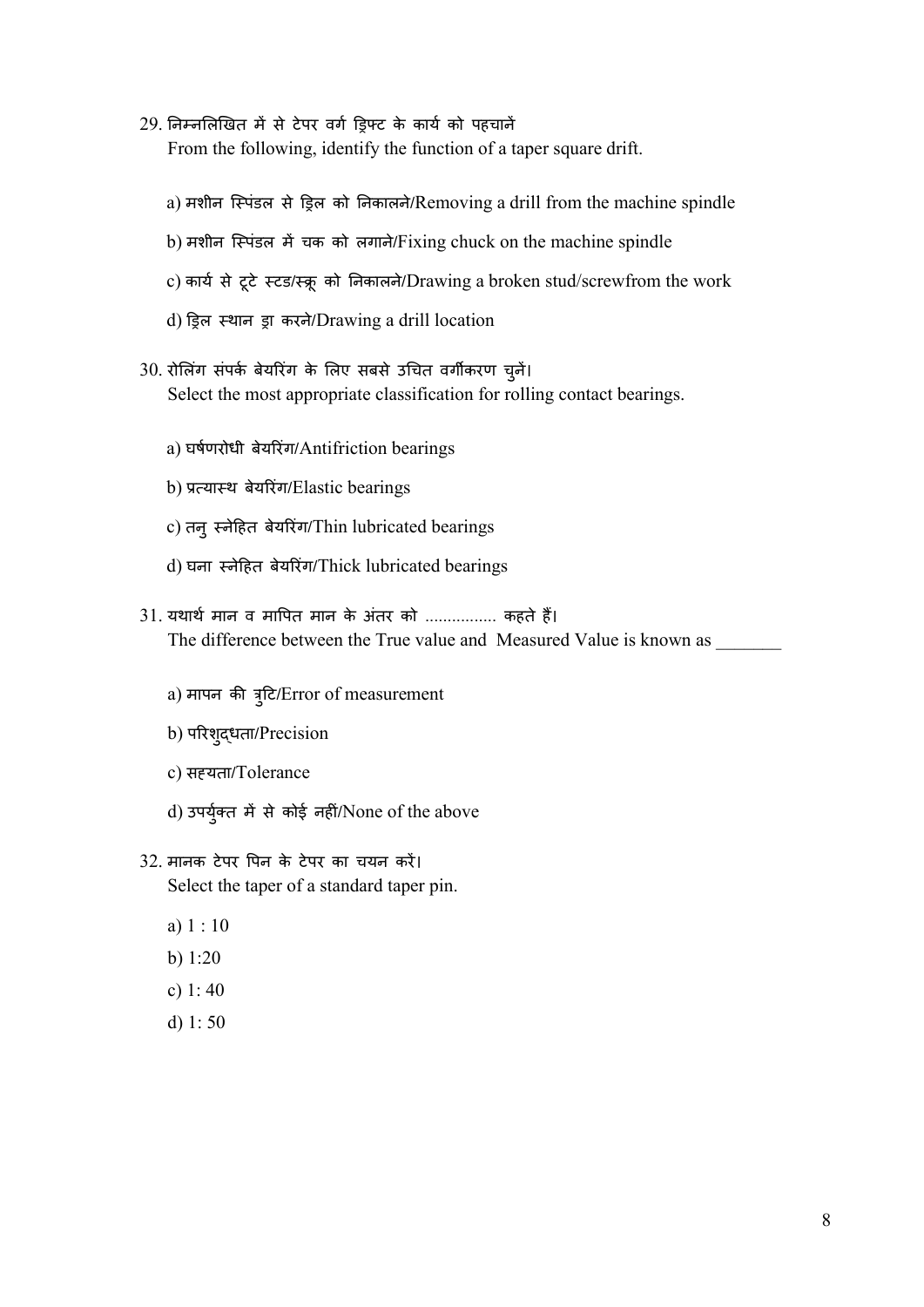- 33. निम्नलिखित में से टैब वाशर के प्रकार्य के संबंध में सबसे उचित का चयन करें। Select the most appropriate from the following : which is a function of tab washer
	- a) पच कतन/Thread cutting
	- b) मेटिंग बंधकों के बीच घर्षण को कम करना/Reduce friction between mating fasteners
	- c) कंपन से बचना/Avoiding vibrations
	- d) नट को लॉक करना/Locking the nuts
- 34. निम्नलिखित में से किस नट के ऊपरी भाग में नाइलॉन या फाइबर रिंग इनसर्ट रखा गया है?Which of the following, has a nylon or fibre ring insert placed in the upper part of the nut?
	- a) सॉन नट/Sawn nut
	- b) वायर लॉक/Wire lock
	- c) व लॉकंग नट/Self-locking nut
	- d) कै सल नट/Castle nut
- 35. निम्नलिखित में से कौन-सा प्राकृतिक अपघर्षी **नहीं** है? Which of the following is not a natural abrasive.
	- a) वाज़/Quartz
	- b) सलकन काबाइड/Silicon carbide
	- c) कोरंडम/Corundum
	- d) हरा/Diamond
- 36. उस ऊष्मा उपचार प्रक्रिया का नाम बताएं. जिसमें एक औजार के कठोरण के बाद अपेक्षित संदृढता गुणधर्म प्राप्त करने के लिए उसे पुनः तापित व शीतलित किया जाता है? Name the heat treatment process in which after hardening a tool, it is reheated and cooled to get the required property of toughness.
	- a) टेपरी/Tempering
	- b) सामान्यीकरण/Normalising
	- c) केस कठोरण/Case hardening
	- d) प्रेरण कठोरण/Induction hardening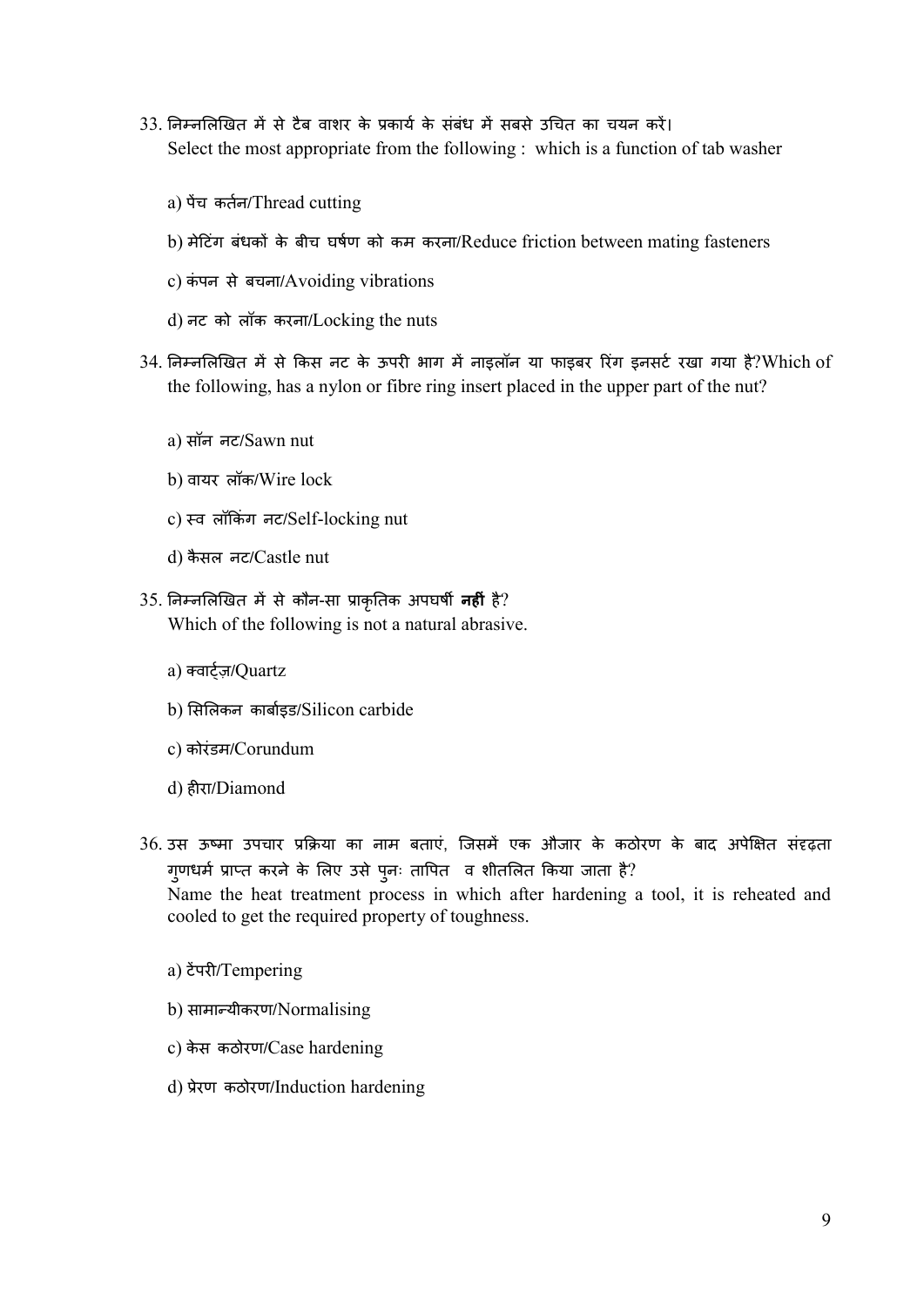- $37$ . यदि एक पाइप में बहते द्रव का प्रवाह दर 60 लीटर प्रति मिनट तथा प्रवाह वेग 10 cm/s है, तो उस पाइप के क्षेत्रफल का पता लगाएं। Calculate the area of a pipe, if the rate of flow of aliquid in it is 60 litres per minuteand the flow velocity is 10 cm/s.
	- a)  $40 \text{ cm}^2$
	- b)  $60 \text{ cm}^2$
	- c)  $50 \text{cm}^2$
	- d)  $100 \text{ cm}^2$
- 38. 'GO'व 'NO GO'...................... के एक ही सिरे में दिए जाते हैं। 'GO' and 'NO GO' are provided on the sameend in a \_\_\_
	- a) नेप मापी/Snap gauge
	- b) डबल एंडड लग मापी/Double-ended plug gauge
	- c) गरहाई प्रमापी/Depth gauge
	- d) गामी मापी/Progressive gauge
- $39.$  निम्नलिखित में से ऊर्जा N-m/s तथा वाटट मात्रकों के बीच का संबंध कौन-सा है? Which of the following is the relation between the units of energy N-m/s and Watt?

a)1
$$
\frac{N-m}{s}
$$
 = 0.36 Watt  
b)1 $\frac{N-m}{s}$  =3.60 Watt  
c)1 $\frac{N-m}{s}$  = 1 Watt  
d)1 $\frac{N-m}{s}$  = 9.81 Watt

 $40$ .  $\text{m}^2$ में  $400\text{mm}$  लंबाई तथा  $200\text{mm}$  चौड़ाई से युक्त आयताकार इस्पात प्लेट के क्षेत्रफल का पता लगाएं।

Find out the area of a rectangular steel plate with 400mm length and 200mm width in  $m<sup>2</sup>$ 

- a) 8m<sup>2</sup>
- b)  $0.8m^2$
- c)  $0.08 \text{ m}^2$
- d)  $0.008$  m<sup>2</sup>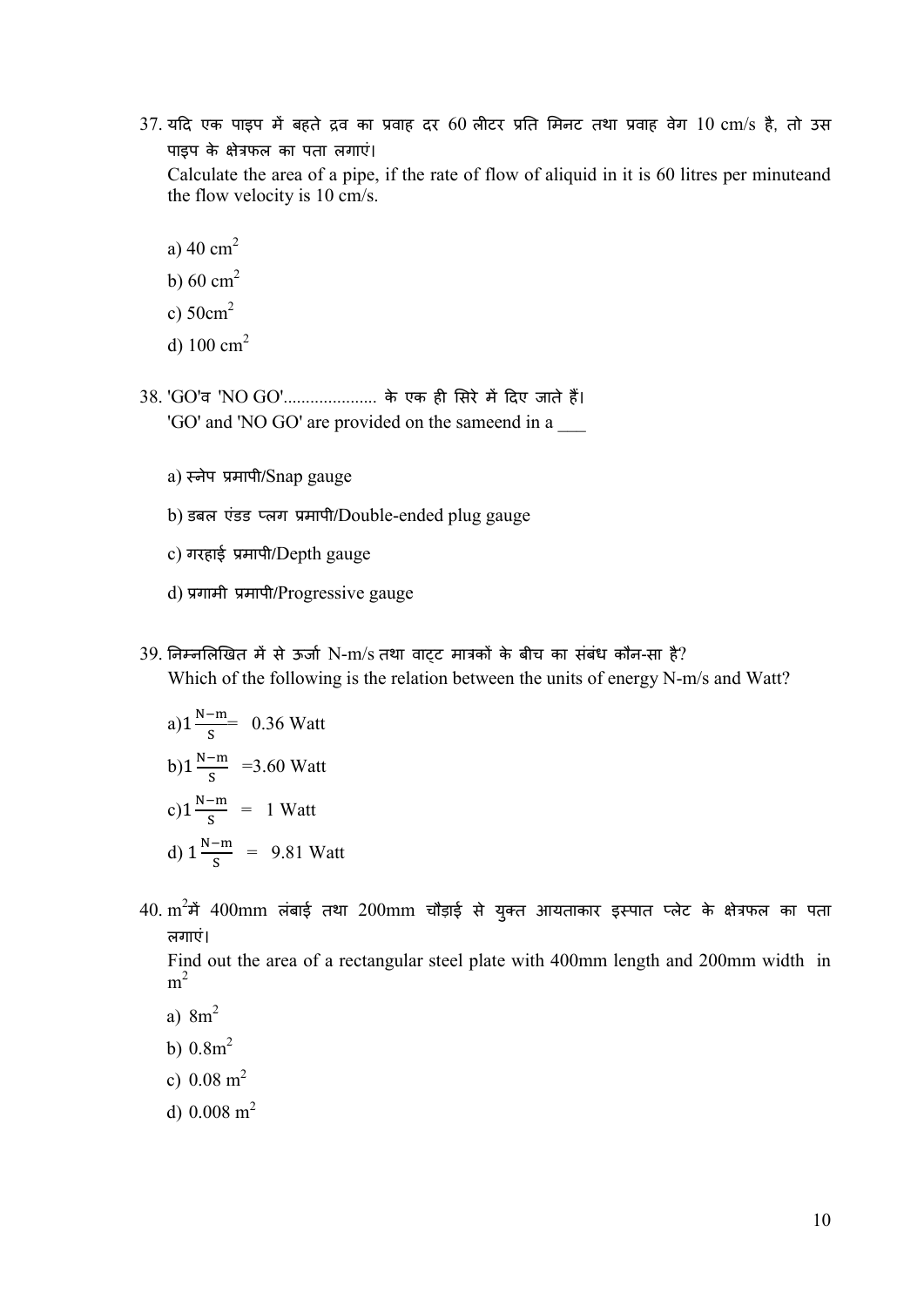- $41.$  निम्नलिखित में से  $\frac{3}{4}$  H.P. = ----kWके निकटतम का चयन करें। Select the closest from the following  $\frac{3}{4}$  H.P. = ----kW
	- a) 0.4145
	- b) 0.5593
	- c) 0.7581
	- d) 1.0121
- $42.$  इस्पात के एक ब्लॉक का भार  $62$  kg व  $8$ g है। निम्नलिखित में से सही विकल्प उत्तर लिखें। The weight of a block of steel is62 kg and 8g. Write the correct option from the following.
	- a) 6280 g
	- b) 62.8kg
	- c) 62.008kg
	- d) 62.08kg
- $43$ . यदि  $(a^m)^n = a^{mn}$  है, तो  $(2^3)^2$ के सही मान का पता लगाएं। If  $(a^m)^n = a^{mn}$ , choose the correct value of  $(2^3)^2$ .
	- a)128
	- b) 64
	- c) 32
	- d)16
- $44$ .  $36^2$  -2 $4^2$ के मान का पता लगाएं। Find the value of  $36^2$  -24<sup>2</sup>
	- a) 720
	- b) 800
	- c) 820
	- d) 500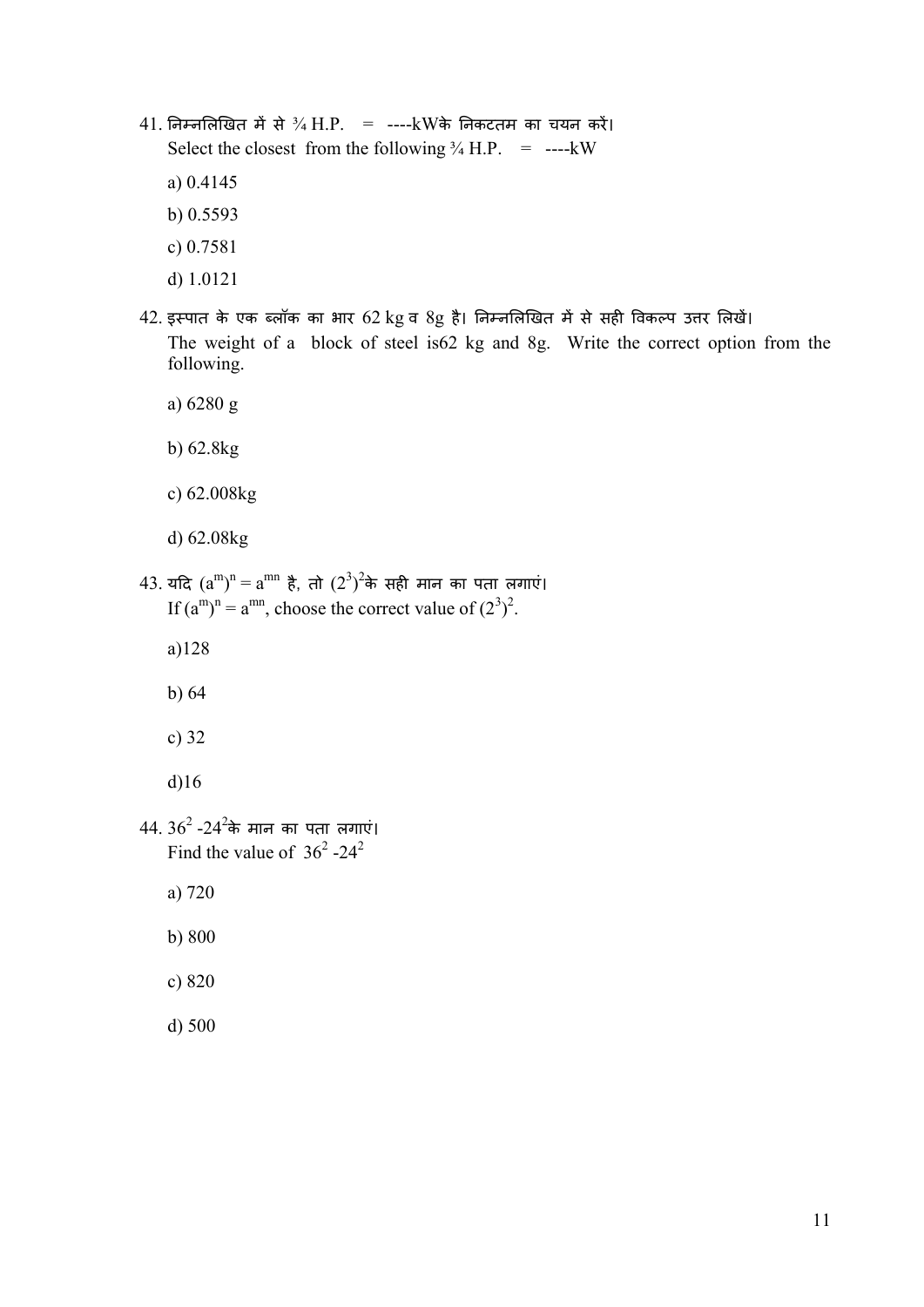45. एक 5 kg तथा दूसरा 500g से युक्त दो संचकन हैं। दोनों के भार की तुलना करें।

There are two castings, one weighing 5 kg and the other 500g.Compare the weights.

- a) 1:10
- b) 5:1
- c) 1:5
- d) 10:1
- $46$ . यदि एक फल की दुकान में  $120$ सेब,  $70$ पाइनएप्पल तथा  $110$ आम हैं, तो  $6.15$  अनुपात .......... के लए है।

If 120 apples, 70 pineapples and 110mangoes are there in a fruit Store, then the ratio 6:15 is for

- a) सेब व आम/apples to mangoes
- b) सेब से पाइनएपल/apples to pineapples
- c) सेब से सभी फल/apples to all fruits
- d) आम से सेब/mangoes to apples
- 47. हाइड्रोमीटर ............ सिदघांत पर कार्य करता है। रिक्त स्थान को उचित उत्तर से भरें। A Hydrometer work on the concept of ------- . Fill in the blank with the most appropriate.
	- a) यू टन का नयम/Newton's Law
	- b) मिश्रण अनुपात/Mixing Ratio
	- c) आपेक्षिक आर्द्रता/Relative Humidity
	- d) उत्प्लावकता/Buoyancy
- $48.$  निम्नलिखित में सदिश राशि का नाम बताएं। Name the vector quantity in the following
	- a) संवेग/Momentum
	- b) शक्ति/Power
	- c) तापमान/Temperature
	- d) काय/Work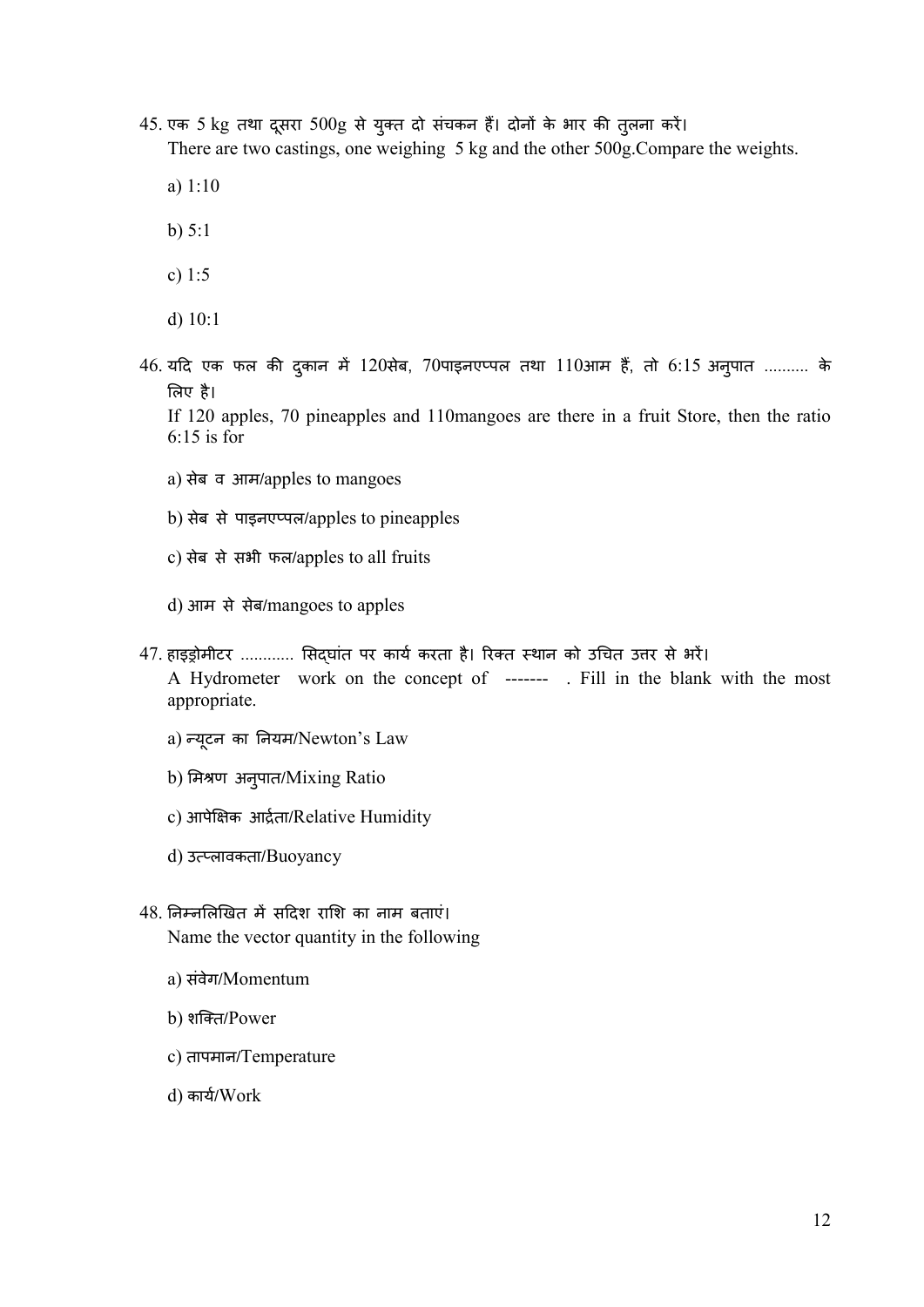49. निम्नलिखित में से मात्रक N-m व जूल के बीच का सही संबंध क्या है?

Which of the following is the correct relationship between the units N-m and Joule ?

- a)  $1N-m = 10 J$
- b)  $1N-m = 9.81$  J
- c)  $1N-m = 1 J$
- d)  $1N-m = 0.981$  J
- 50. यदि  $A^2 + B^2 = 52$ व  $AB = 24$ है तो  $(A+B)$ के मान का पता लगाएं। Find the value of  $(A+B)$ , if  $A^2 + B^2 = 52$  and  $AB = 24$ .
	- a) 12
	- b) 8
	- c) 14
	- d) 10

51. यदि  $\sqrt{x-y} = 2$  व  $\sqrt{x+y} = \sqrt{14}$ है, तो x के मान का पता लगाएं। Find the value of x if  $\sqrt{x-y} = 2$ and $\sqrt{x+y} = \sqrt{14}$ 

- a) 9
- b) 4
- c) 5
- d) 8

 $52$ . आंतरिक व्यास( $\rm d)$  व द्रव आयतन $\rm (V)$  से युक्त बेलनाकार पात्र के द्रव कॉलम की ऊंचाई का पता लगाने  $\rm s$ हेतु कस फॉमूला का उपयोग कया जाता है?

Which formula is used for measuring height of liquid column of a cylindrical vessel having inner diameter (d) and liquid volume(V)?

a) 
$$
h = \frac{\pi V}{d^2 4}
$$
  
\nb)  $h = \frac{4V}{d^2 \pi}$   
\nc)  $h = \frac{4V}{d^2}$   
\nd)  $h = \frac{4V}{d \pi}$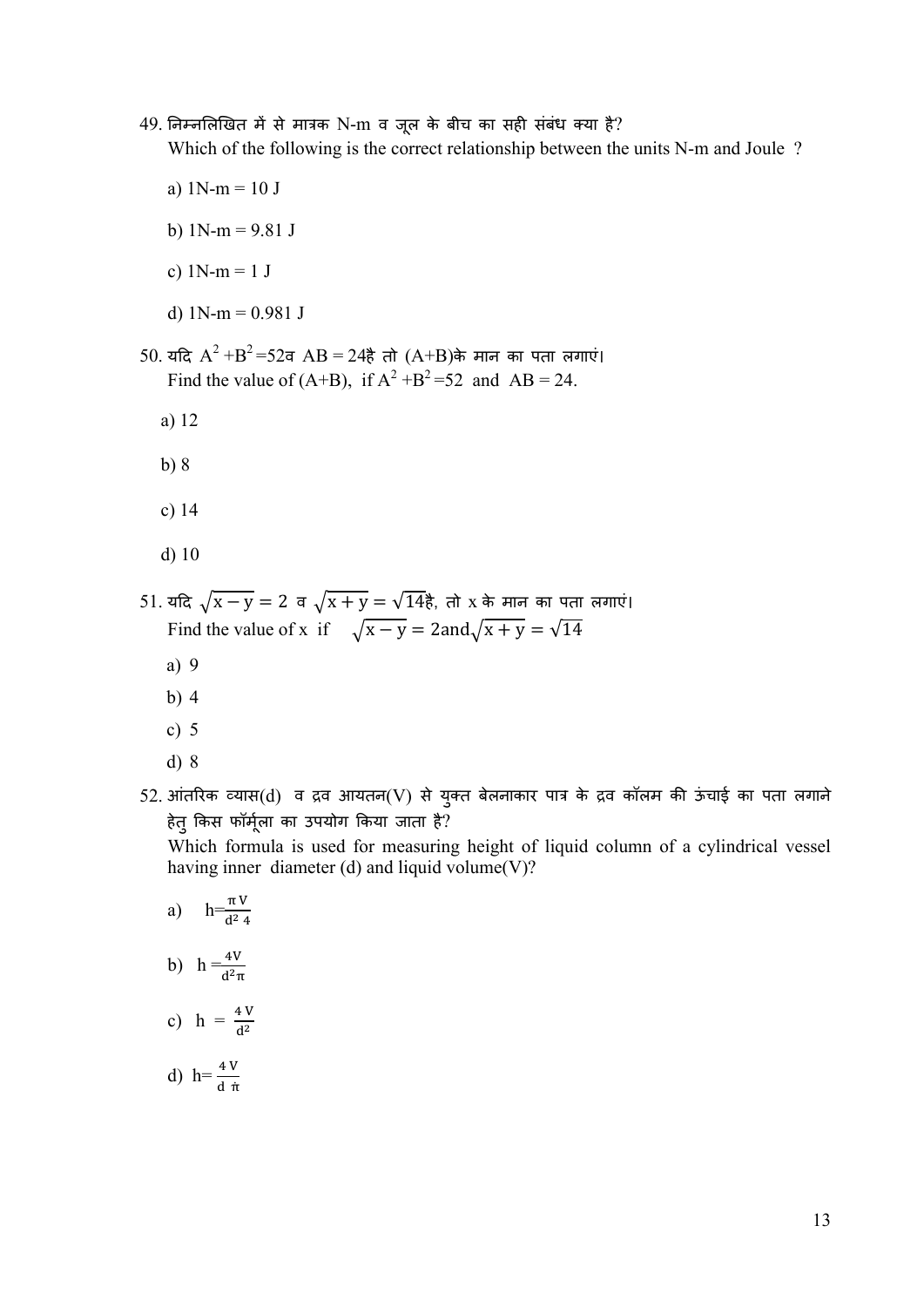- 53. 60cmपार्श्व से युक्त घनाकार काष्ठीय ब्लॉक के कुल पृष्ठीय क्षेत्रफल का पता लगाएं। Find out the total surface area of a cubical wooden block with side 60cm
	- a)  $2.16m^2$
	- b)  $0.216m^2$
	- c)  $0.384m^2$
	- d)  $3.84m^2$
- 54. 50mm लंबाई के पार्श्व वालेसमचतुर्भुज के परिमाप का पता लगाएं। Find the perimeter of rhombus which has a side of 50mm length.
	- a) 15 cm
	- b) 25cm
	- c) 20cm
	- d) 30cm
- 55. एक वृत्त में ग्रीक अक्षर  $\pi$  ..............के अनुपात को दर्शाने के लिए प्रयुक्त किया जाता है। In a circle the Greek letter  $\pi$  is used to represent the ratio of ----------
	- a) परिधि/व्यास/Circumference/Diameter
	- b) त्रिज्या/परिधि/Radius/Circumference
	- c) यास/परध/Diameter /Circumference
	- d) परिधि/त्रिज्या/Circumference/Radius
- $56.$  निम्नलिखित में से कौन-सा तापमान से संबंधित है? Which of the following is related to the temperature?
	- a) यह ऊजा का एक कार है/It is a form of energy
	- b) इसे कैलोरी मीटर दवारा मापा जाता है/It is measured by calorie meter
	- c) यह ऊमा का एक माप है/It is a measure of heat
	- d) इसमें एक एकल कैलोरी है/It has a unit calorie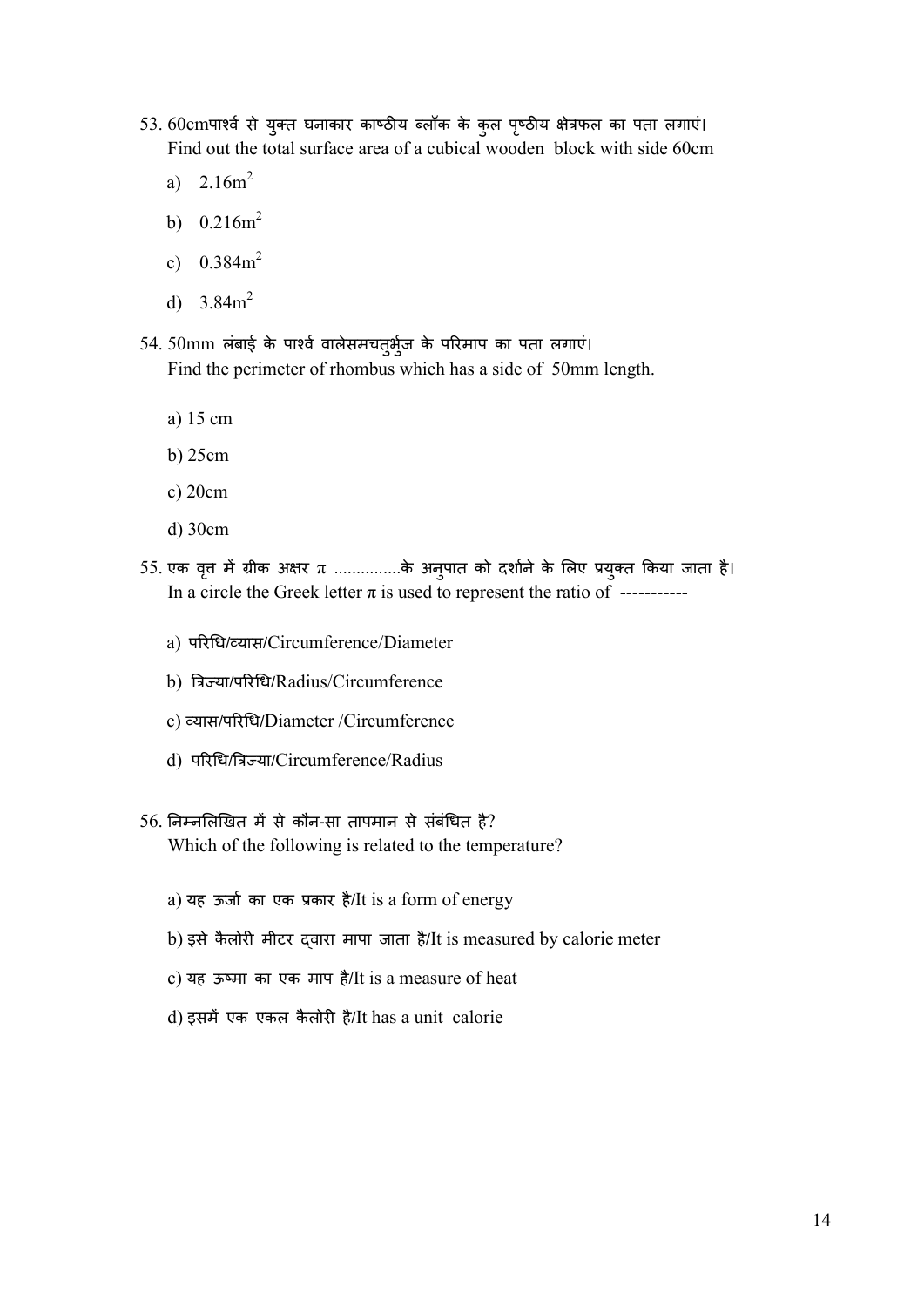$57. 1^0$  C द्वारा 1gm के एक पदार्थ के तापमान को बढ़ाने के लिए अपेक्षित ऊष्मा को पदार्थ का ............. कहते ह।

The amount of heat required to raise the temperature of 1gm of substance through  $1<sup>0</sup>$  C is called as the ---------------- of the substance .

- a) विशिष्ट ऊष्मा/Specific heat
- b) सापेक्ष ऊष्मा/Relative heat
- c) विशिष्ट घनत्व/Specific gravity
- d) सापेक्षिकगुरुत्व/Relative gravity
- 58. उच्चतर तापमानों के मापन के लिए प्रयुक्त यंत्र कौन-सा है? Which instrument is used to measure higher temperatures?
	- a) कैलोरमापी/Calorimeter
	- b) हाइोमीटर/Hydrometer
	- c) पाइरोमीटर/Pyrometer
	- d) थममीटर/Thermometer
- 59. निम्नलिखित में से कौन-सा प्रथम प्रकार के उत्तोलक(लीवर) का उदाहरण है? Which of the following is an example for a first order lever?
	- a) कोल टोंग्स/Coal Tongs
	- b) ब्रेक पेडल/Brake pedal
	- c) नट क्रैकर/Nut Cracker
	- d) ब्हील बैरो/Wheel Barrow
- $60.$  एक एकल बिंद् पर बीच में  $\theta$  कोण के साथ कार्य करते दो (P व Q) बलों केपरिणामी बल $(R)$ ............... के बराबर होगा।

The resultant force(R) of two forces (P and Q) acting on a single point, with an angle  $\theta$ between them, will be equal to

a) $\sqrt{P^2\sin\theta + Q^2\cos\theta + 2PQ}$ b)  $P^2 + Q^2 + 2PQ \cos \theta$ c) $\sqrt{P^2 + Q^2 + 2PQ\cos\theta}$ d) $\sqrt{p^2 + Q^2 + 2\dot{P}Q\sin\theta}$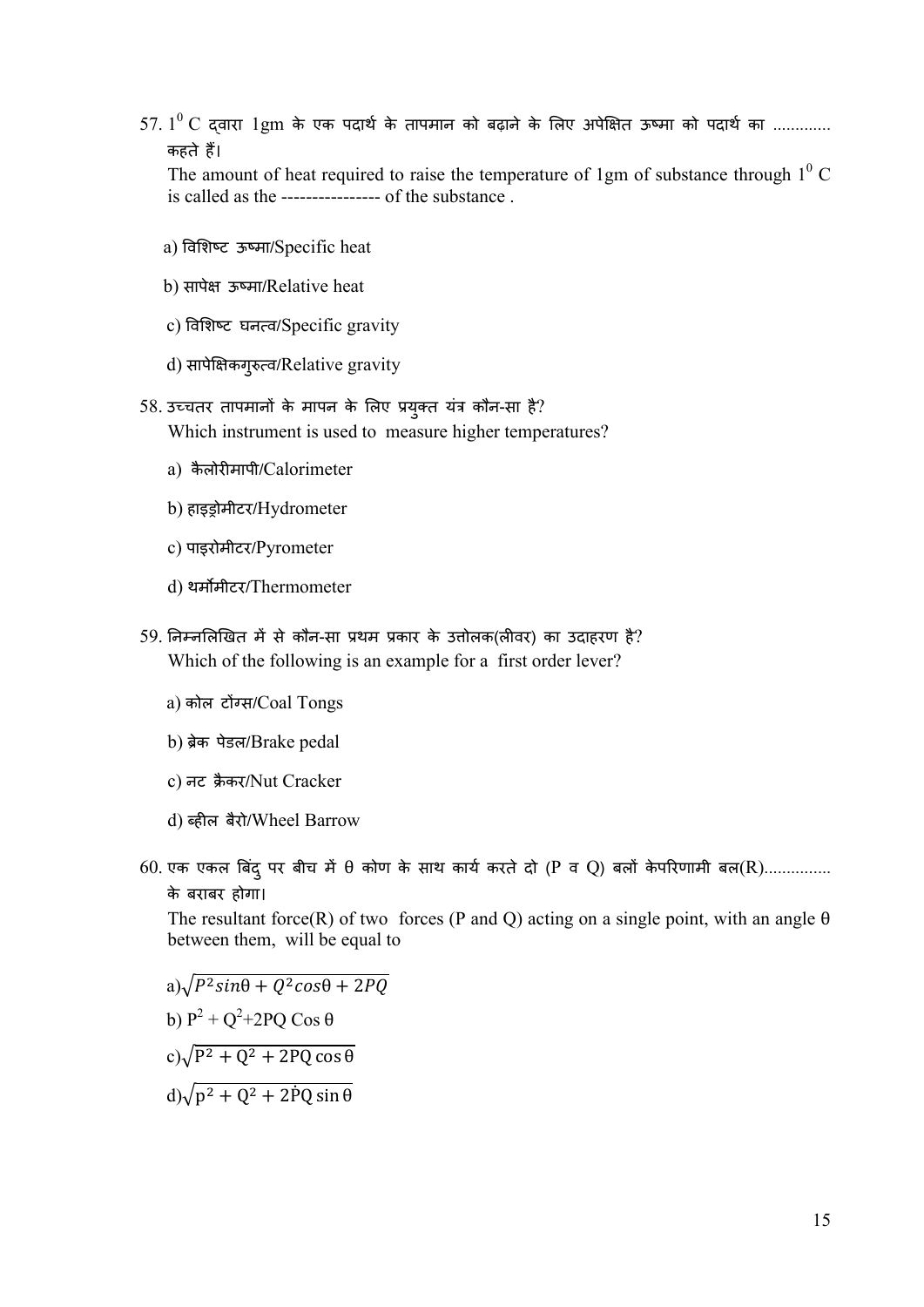- $61.$  एक गतिमान पिंड का संवेग कितना है? What is the momentum of a moving body
	- a) बल xवेग/Force x Velocity
	- b) यमानx वेग/Mass x Velocity
	- c) द्रव्यमान xत्वरण/Mass x Acceleration
	- d) जड़व आघू णx वेग Moment of Inertia x velocity
- 62. अपरूपण प्रतिबल तथा अपरूपण विकृति के अनुपात को ............ कहते हैं। Ratio of shear stress and shear strain is called ----------
	- a) ढ़ता मापांक/Modulus of rigidity
	- b) प्वासौं अनुपात/Poisson's ratio
	- c) प्रत्यास्थता गुणांक/Elasticity coefficient
	- d) संरक्षा गुणांक/Safety Coefficient
- $63.$  संरक्षा का फैक्टर क्या है? What is Factor of safety
	- a) चरम तबल/अधकतम बल/Ultimate Stress/ Maximum Force
	- b) अधिकतम बल/कार्यकारी प्रतिबल/Maximum force/ Working stress
	- c) चरम प्रतिबल/कार्यकारी प्रतिबल/Ultimate stress/Working Stress
	- d) उपर्युक्त में से कोई नहीं/None of the above
- $64.$  आदर्श ऊष्मारोधी की तापीय चालकता कितनी है? What is thermal conductivity of an ideal heat insulator?
	- a) शू य/Zero
	- b) एक/One
	- c) अनंत/Infinity
	- d) इनमें से कोई नहीं/None of these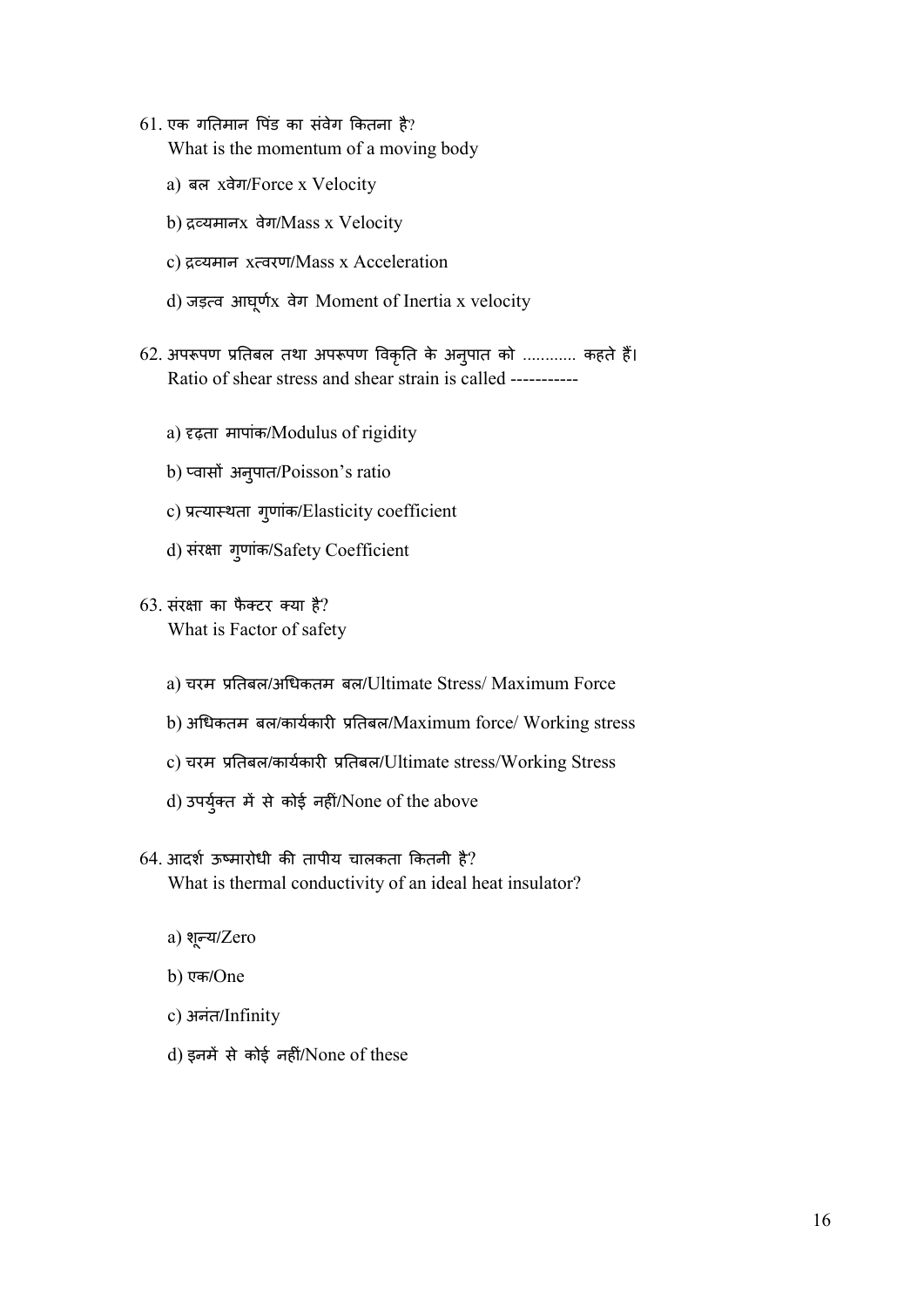- 65. एक सिलिंडर का गुरुत्व केंद्र .............. में है। The centre of gravity of a cylinder lies ------
	- a) विकर्ण के प्रतिच्छेद में/at the intersection of diagonals
	- b) माध्य के परिच्छेद में/at the intersection of the medians
	- c) केंद्रीय अक्ष के एक बिंदु पर/at a point on the centre axis
	- d) बेस केंद्र में/at the centre of the base
- 66. धरती पर स्टील क्यूब का द्रव्यमान 72 kg है। यदि चांद का गुरुत्व धरती से 1/6 गुना है, तो चांद पर घन का यमान कतना होगा?

Mass of steel cube is 72 kg on earth. If gravity of moon is 1/6 times of earth, what will be the mass of cube on moon?

- a) 12kg
- b) 864kg
- c) 72 kg
- d) 144kg
- $67$ . एक वृत्तीय छड़ के व्यास का मापन करते वक्त, बैरल में  $18$ मुख्य डिविशन तथा एक छोटा डिविशन पाया गया तथा 19वां डिविशन थिंबल बैरल में डेटम लाइन के संपाती पाया गया। छड़ का व्यास कितना है? While measuring the diameter of circular rod, on the barrel the 18 major divisions and one minor division was seen and on the thimble  $19<sup>th</sup>$  division was coinciding with the datum line of the barrel. What is the diameter of the rod ?
	- a) 18.69 mm
	- b) 9.59mm
	- c) 9.69 mm
	- d) 18.119 mm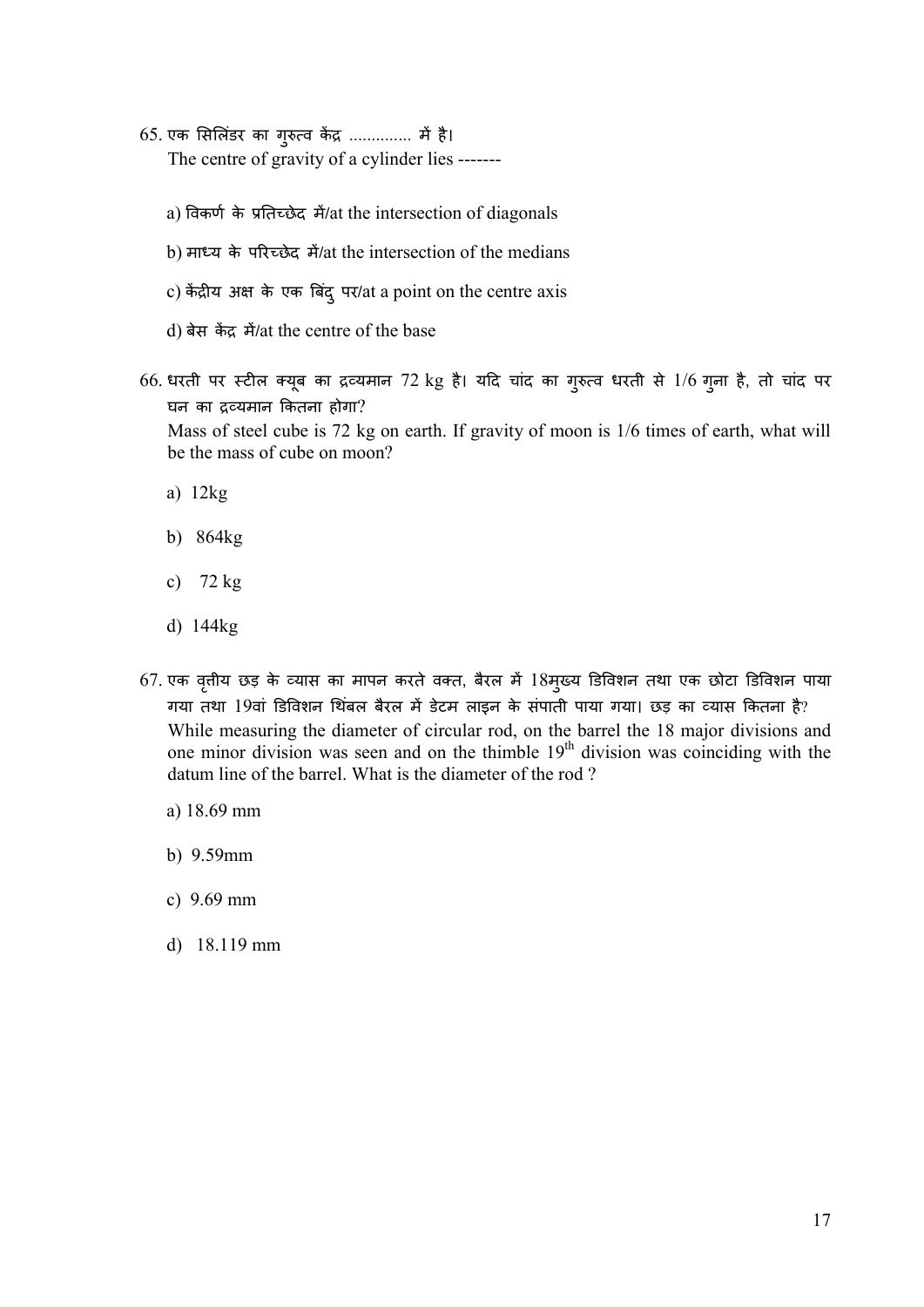$68$ . षटभुजीय पार्श्व की एक्रॉस सपाट विमा  $20\sqrt{3}$  mm है। षटभुज को मशीन करने के लिए आवश्यक छड़ का यू नतम यास कतना है?

Across flat dimension of hexagonal face is  $20\sqrt{3}$  mm. What is the minimum diameter of rod required to machine the hexagon?

a) 20 mm

- b) 40 mm
- c) 35 mm
- d) 30 mm
- 69. एक विशिष्ट वेर्नियर कैलिपर में, वेर्नियर स्केल के 50विभाजन मुख्य स्केल के 49विभाजन का स्थानलेते हैं। छड़ का मापन करते वक्त, मुख्य स्केल की रीडिंग 24mm है तथा 20वां वेर्नियर स्केल विभाजन मु य के लके संपाती होता है। छड़ का यास कतना है?

In a typical vernier calliper, 50 divisions of the Vernier scale occupy 49 divisions on the main scale. While measuring the diameter of a rod, the main scale reading shows 24mm and the 20<sup>th</sup> Vernier scale division coincides with the main scale. What is the diameter of the rod ?

- a) 24.4 mm
- b) 24.04 mm
- c) 24.2 mm
- d) 24.02 mm
- $70$ . संस्तुत  $31.4$  मीटर/मिनट की कर्तन गति के साथ, मृदु इस्पात के एक प्लेट को ड्रिल करने के लिए  $\varnothing20$ mm के उच्च गति ड्रिल के rpm का चयन करें।

Select the rpm of a high speed drill of Ø20 mm to drill a plate of Mild Steel with a recommended cutting speed of 31.4 meter/minute

- a) 628 rpm
- b) 500 rpm
- c) 1000 rpm
- d) 1256 rpm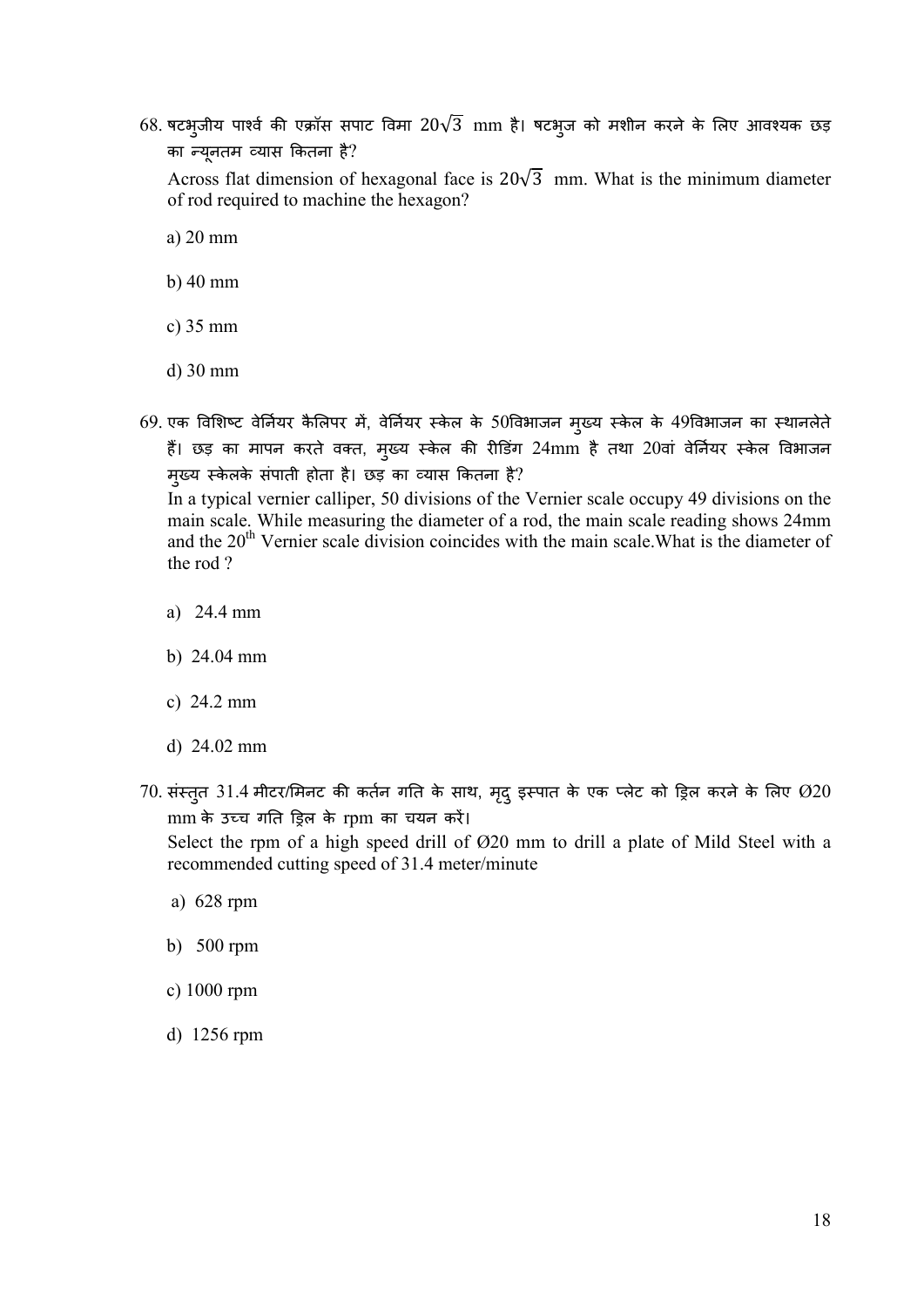- 71. 3 ग्राम/घन सेंटीमीटर के घनत्व तथा धातु से निर्मित 4मीटर की लंबाई ये युक्त 5 mmx5mm अनुप्रस्थ काट वर्ग छड़ के लागत का आकलन करें। धातु की प्रति यूनिट लागत रु. $1000/\text{kg}$  है। Calculate cost of 5 mmx5mm cross section square bar with a length of 4 meters made of metal with density 3 grams/cubic centimetre. Unit cost of metal is Rs. 1000/kg.
	- a) Rs 300
	- b) Rs 30
	- c) Rs 3000
	- d) Rs 500
- $72$ . यंत्र का अल्पतमांक निम्नलिखित में से किससे संबंधित है?
	- Least count of the instrument is related to what amongst the following?
	- a) परशु धता के सीधे समानु पातक/directly proportional to precision
	- b) परिशुद्धता के प्रतिलोमतः समानुपातिक/inversely proportional to precision
	- c) मुख्य स्केल रीडिंग के सीधे समानुपातिक/directly proportional to main scale readings
	- d) उपर्युक्त में से कोई नहीं/none of the above
- $73.$  एक छिद्र व शाफ्ट संयोजन में  $20H7g6$  फिट है।  $20H7$ के लिए विचलन  $0$ व +21माइक्रोन है तथा  $20$ g $6$ के लिए विचलन -7  $&$  -20माइक्रोन है। छिद्र व शाफ्ट के बीच के अधिकतम क्लियरेंस का पता लगाएं।

A hole and shaft combination has a 20H7g6 fit. For 20H7 deviations are 0  $\&$  +21 microns and for 20g6 deviations are  $-7 \& 20$  micron. Find the maximum clearance between hole and shaft?

- a) 7 माइक्रोन/microns
- b) 20 माइक्रोन/microns
- c) 21 माइक्रोन/microns
- d) 41 माइक्रोन/microns
- $74.12.9$  ग्रेड बोल्ट पदार्थ का पराभव सामर्थ्य कितना है? What is the yield strength of a 12.9 grade bolt material.
	- a) 1200 MPa
	- b) 900 MPa
	- c) 1080 MPa
	- d) 300 MPa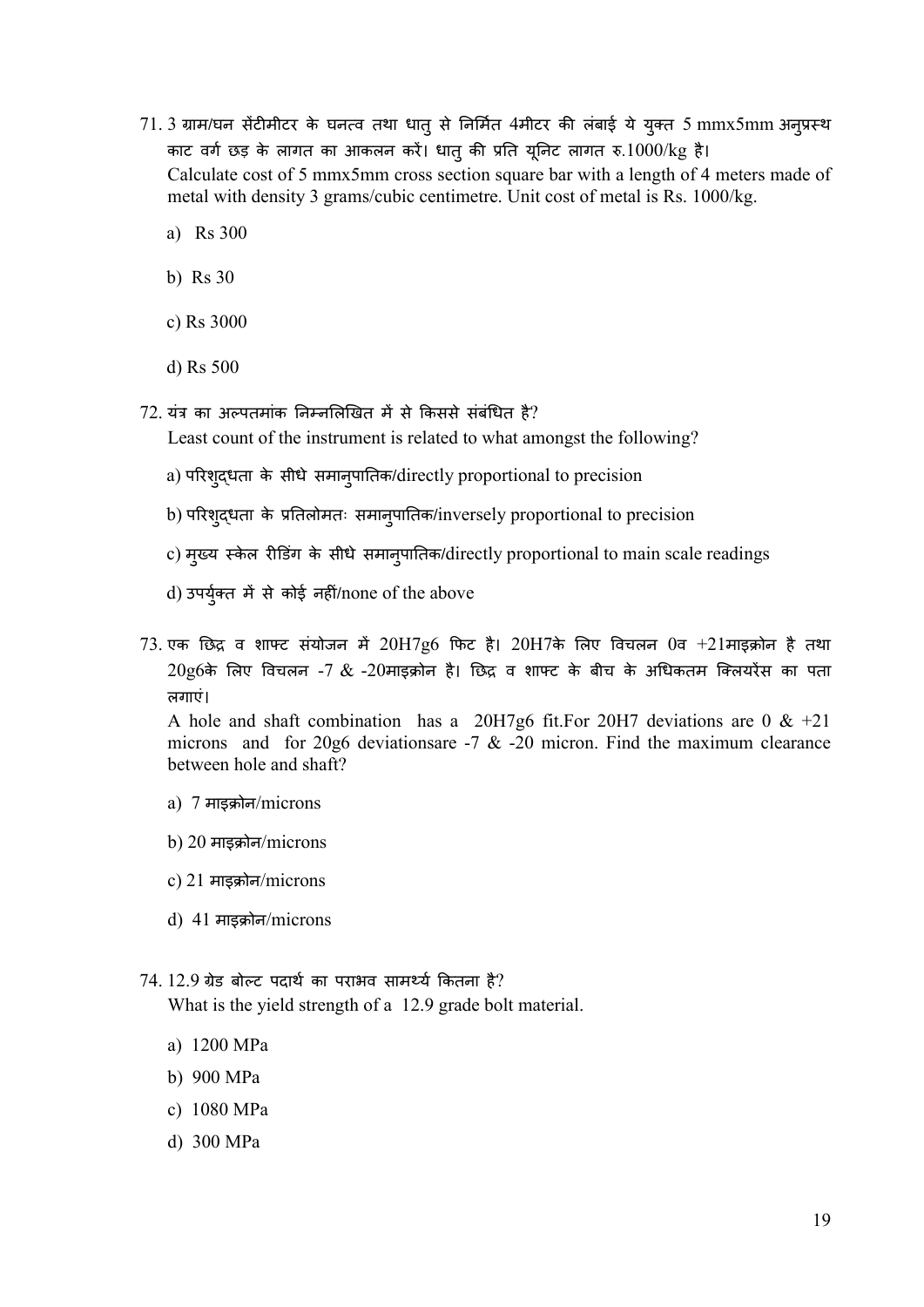$75$ .  $200\mathrm{mm}$ बड़े साइन छड़ का उपयोग करते हुए  $30^\mathrm{o}$  कोण के लिए सर्पण प्रमापी की ऊंचाई का पता लगाएं।

Determine the height of slip gauge for an angle of  $30^{\circ}$  using sine bar of 200 mm long.

- a) 400 mm
- b)  $400\sqrt{3}$  mm
- c)  $400/\sqrt{3}$  mm
- d) 100 mm
- $76$  ड्राइविंग गियर में  $\,$  20 टीथ हैं तथा वह  $\,100$  rpmपर घूमता है।  $40$ टीथ से युक्त चालित गियर की गति का आकलन कर।

Driving gear has 20 teeth and it rotates with 100 rpm. Calculate the driven gear speed having 40 teeth.

- a) 10 rpm
- b) 50 rpm
- c) 200 rpm
- d) 100 rpm
- $77.5 \text{ MPa}$  के दाब को  $5 \text{cm} \times 1 \text{ cm}$  क्षेत्र में लगाया जाता है। बल का आकलन करें। Pressure of 5 MPa is applied on a 5cm x 1 cm area. Calculate the force.
	- a) 25 N
	- b) 250 N
	- c) 2500 N
	- d) 2.5 N

78. स्क्रू पिच प्रमापी का परास करीबन ............ है। The range of a screw pitch gauge is about  $\qquad \qquad$ .

- a) 25 mm से/to 30 mm
- b) 0.35 mm से/to 5.0 mm
- c) 0.35 mm से/to 0.5 mm
- d) 3.5 mm से/to 5.0 mm